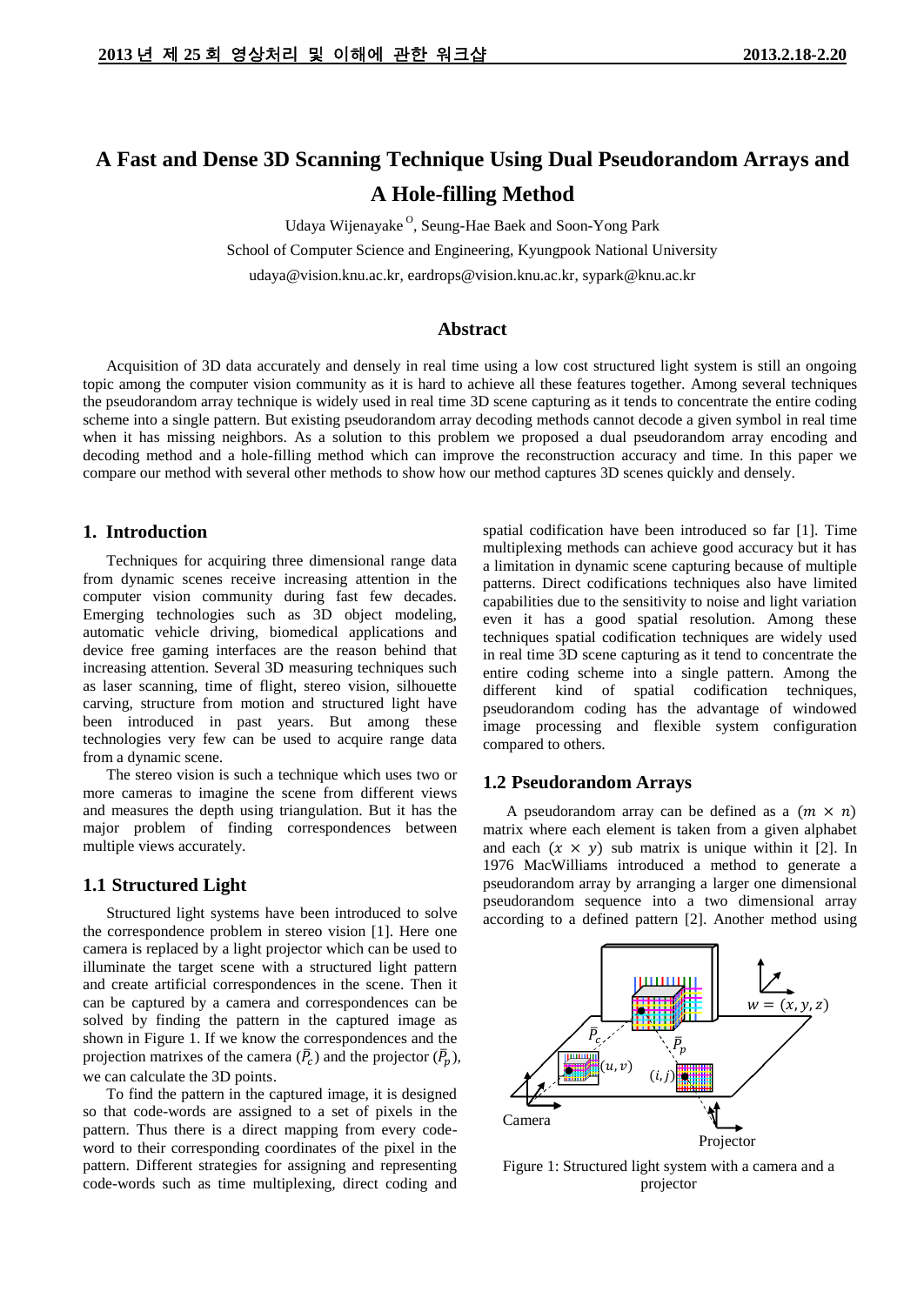two horizontal and vertical pseudorandom sequences has been introduced by Griffin [3]. Morano introduced a bruteforce algorithm to fill a pseudorandom array with random colors assignment starting from the top left corner [4]. Antonio introduced a hexagonal pseudorandom array with random color assignment and circular window property [5]. Several other methods also have been introduced by changing and adding some properties for above methods [6] [7].

## **1.3 Motivation**

All these methods, especially the color pseudorandom arrays can easily miss some pattern symbols due to uncertain occlusions, shadows, light condition, depth variation and texture of the scene when they extract pattern symbols from the captured image. Then it cannot decode even some of the extracted symbols because of missing neighbors and it will eventually make holes in 3D shape reconstruction. We have introduced a dual pseudorandom array technique as a solution to this problem [8]. Here each symbol of the pattern has two code-words defined by  $(3 \times 3)$  color window and  $(7 \times 7)$  binary window. We introduced a dual decoding method and a hole-filling method which can decode a given symbol even it has some missing symbols using this color and binary code-words [9].

In this paper we compare this dual decoding method and hole-filling method with several other conventional decoding methods. With our experiment results we show that using the hole-filling algorithm together with the dual decoding method is the most effective way to achieve dense and fast 3D reconstruction compares to other methods.

#### **2. Proposed Structures Light System**

In our proposed structured light system we use a  $(60 \times 45)$  color coded pseudorandom array shows in [Figure 2.](#page-1-0) Here each  $(3 \times 3)$  color window is unique within the whole pattern. And each  $(7 \times 7)$  window only with red color (Binary window) is also unique within the pattern. The color of a given square symbol of the pattern is different from its eight neighbors. That means there are no connected same color symbols in the pattern. So we can

<span id="page-1-0"></span>

Figure 2: 60×45 Color pattern encoded on top of the binary pattern in Figure 7 with  $(3\times3)$  window property

apply a simple color segmentation process to the captured image to identify square symbols separately from it.

Each symbol in the pattern except the symbols in the borders has two code-words. We use this property when decoding the pattern symbols. First we try to decode the symbols with  $(3 \times 3)$  color window with the help of pattern network generated after extracting the square grid points in color segmentation process. If there is a missing symbol within the  $(3 \times 3)$  window we go for the  $(7 \times 7)$ binary decoding. The hole-filling method works inside the binary decoding. We can find the affine transformation of small  $(7 \times 7)$  window between projected pattern and the captured image using the information of available neighbors. Then using this known transformation we can fill the holes within that window [\(Figure 3\)](#page-1-1).

#### **3. Experiment & Results**

In experiment we compare our proposed method with several conventional methods. Conventional  $(3 \times 3)$  color decoding and  $(7 \times 7)$  color decoding methods are used to show the advantage of our hole-filling method.  $(7 \times 7)$ Color decoding with hole-filling method is used to compare the advantage of proposed dual-decoding method. In [TABLE I](#page-2-0) we show the number of 3D points and the time it consumed for decoding five different scenes using these four methods. [Figure 4](#page-2-1) shows the reconstructed 3D point clouds of scene 2. It clearly proves that the density of the two point clouds which have used hole-filling methods is clearly more than the other two.

When we consider the time there is a considerable amount of difference between  $(7 \times 7)$  color decoding with hole-filling and proposed dual decoding method with holefilling. It happens because  $(3 \times 3)$  color decoding needs less time compared to  $(7 \times 7)$  decoding. In dual decoding method it goes for binary decoding only if it cannot decoded by  $(3 \times 3)$  color decoding. Because of the considerable amount of time it consumed we cannot use  $(7 \times 7)$  color decoding with hole-filling method for real time capturing of 3D data. [Figure 5](#page-2-2) compares the 3D reconstructions of the scene 1 with  $(3 \times 3)$  color decoding and proposed method.



<span id="page-1-1"></span>Figure 3: Applying affine transformation to find the image coordinates of a hole in captured image (Red color symbol)